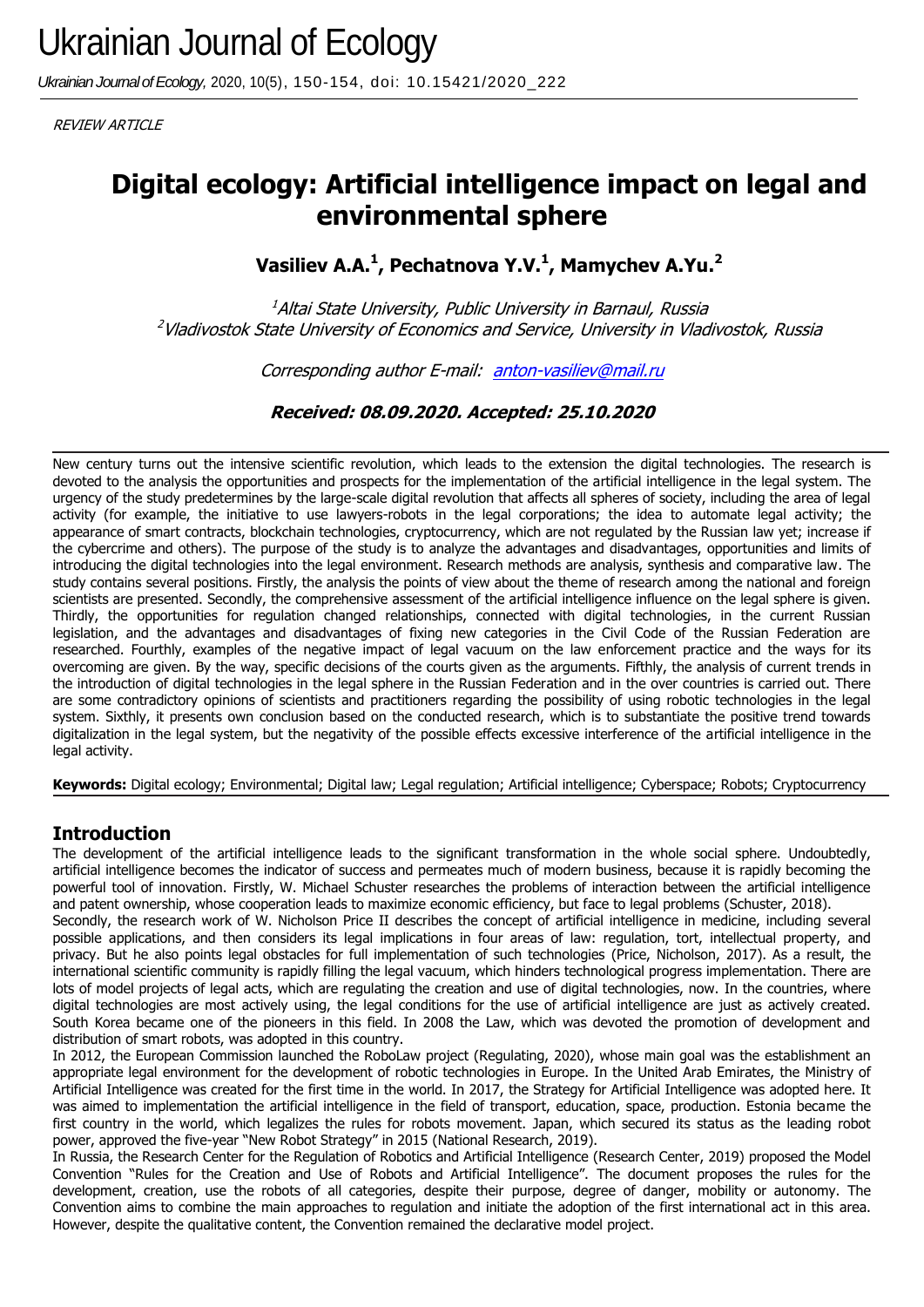These are the first steps, which are undertaken by the lawyers all over the world. At the same time, it has to be confessed that the legal regulation of this sphere remains as a vacuum. The main causes are: contradictions between the liberty, immunity, inviolability and other constitutional rights and boundless opportunities of artificial intelligence. Thus, the purpose of this research is the analysis of permissible limits of artificial intelligence implementation and its effect of digital ecology.

### **Materials and Methods**

There are some directions of the research: robots in the legal sphere, regulation of cryptocurrency exchange and the legal regulation of smart contracts. Firstly, it should be pointed that the popular tend is: robots will replace lawyers in the nearest future. So, there is an indisputable argument in favor of this thesis. In Great Britain, the system with artificial intelligence – Smartsettle ONE – has been already developed. This is the kind of mediator-robot that is able to build the negotiation tactics of the parties to achieve the optimal agreement.

In 2019, for the first time in the history of civil proceedings, the dispute between the parties was settled in pre-trial procedure by the mediator-robot. By the way, the robot solved the problem for which the person used three-month negotiations in one hour. Thus, the introduction of artificial intelligence in legal proceedings involves the significant reduction in the burden on the judiciary, increasing the efficiency of the administration of justice, overcoming the problems of judicial red tape and corruption (Robot mediator, 2019). Also in Great Britain the model program has been created that can predetermine decisions of the European Court of Human Rights. It is known that the European Court of Human Rights has strict requirements for compliance with formal criteria for filing and processing complaints. It was not difficult for programmers to algorithmize this set of formal criteria. As a result, out of 584 appeals to the ECHR, the decision on consideration of appeals made by the program in 79% of cases coincided with the court decision.

In the Russian Federation attempts to organize the debate between the robot and the human are being made. Despite the fact that robot's opponent R.S. Bevzenko won the dispute with the robot-lawyer, he praised the skill of legal thinking of the bot. For the first time, the robot showed excellent results, confirming the potential, prospects and the real possibility of introducing robot-lawyers (The legal, 2019). Thus, if the category "judge-robot" still seems to be a vast future, then the category "lawyer-robot" takes on more and more visible outlines. Widespread are online platforms that specialize in providing consumers with legal services using information technology. Examples of such resources: projects that offers lawyers to create their own legal bots to automate routines; resources, equipped with the ability of the robot to independently answer typical questions; application that allows to create contracts yourself, without resorting to a lawyer and changes the principle of concluding contracts; resource for automatically preparation the standard complaints for typical situations and others.

It should be also mentioned that in the Russian judicial practice, there are practically no cases involving robots due to the uncertainty of their legal status. In foreign scientific papers there is the proposal to give robots an independent status of an "electronic person", along with individuals and legal entities. However, the majority of Russian theorists and practitioners tend to endow the rights, duties and responsibilities of not the robot, but its owner. This view is held by the judicial practice.

The judicial case, in which the participant is robot, connects with the Google's lawsuit over company's privacy violation. So, while reading personal e-mail, the mail user (Claimant) found that the advertising slogans embedded in the text of the letter correspond to the content of his correspondence. It turned out that the Respondent reads correspondence using robots to place advertisements in letters corresponding, That is why, the content of the letter conform to the advertisements content. Thus, by his actions, the Respondent violates the constitutional right to privacy and confidentiality of correspondence.

First court decision bases more on that the jurisdiction of the lawsuit against the foreign corporation. So, the trial court pays little attention to the issue of violating the secrecy of correspondence by robots. The appellate court upholds the plaintiff's claim and prohibited Google from reading personal correspondence through the use of robots (Google Appealed, 2020). Thus, the robot on its own turns out of the legal field. Responsibility for the offence can be shared between producer and exploiter of the robot.

Secondly, the Russian arbitrage practice, connected with legal regulation of the cryptocurrency, is more various than the legal regulation of robotization. So, on May 15, 2018, the Russian Ninth Arbitration Court of Appeal for the first time in judicial practice qualified cryptocurrency as property. By the decision of the court of first instance, the financial manager was denied the requirement to include the contents of the crypto wallet in the bankruptcy estate of the citizen - the debtor and the obligation of the citizen - debtor to transfer access to the crypto wallet to the financial manager (transfer the password). The court of first instance proceeded from the fact that cryptocurrency does not apply to objects of the Russian civil rights. So, the cryptocurrency is located outside the legal field on the territory of the Russian Federation, transactions with cryptocurrency, its transactions are not provided by the compulsory force of the state. The absence of the controlling center in the cryptocurrency system and the anonymity of cryptocurrency users, in the court's opinion, does not allow us to determine with certainty whether the cryptocurrency belongs to the specific person in the cryptocurrency wallet.

The Russian Ninth Arbitration Court of Appeal concluded that the decision of the court of first instance is illegal. The court considers that, due to the dispositive nature of civil law, the Civil Code of the Russian Federation does not have the closed list of the objects of civil law. Since the current Russian civil law does not contain the concept of "other property", taking into account modern economic realities and the level of development of information technologies, widest interpretation of this term is permissible.

According to the decision of the Russian Appeal court, cryptocurrency should be regarded as other property (The resolution, 2018). The next object for research is the decision of the Ryazhsky District Court of April 26, 2017. The plaintiff transferred the cryptocurrency to the wallet of the "online exchanger", in order to exchange cryptocurrency for rubles at the exchange rate indicated on the website of the "online exchanger". Rubles must be transferred by bank transfer to the plaintiff's account. However, the amount was not transferred in full. The reasoning part of the court decision states that since practically in the Russian Federation there is no legal basis for regulating payments made in" virtual currency ", in particular, Bitcoin, and there is no legal regulation of trading Internet sites, bitcoin- exchanges, all operations involving the transfer of bitcoins are carried out by their owners at their own risk. So, the "Claimant", agreed to the terms of the provision of electronic currency exchange services, assumed the risk of any financial loss and/or damage that might have been caused to him as a result of the delay or inability to make electronic transfers. That is why, the Russian court considers insolvent the plaintiff's arguments that the indicated has violated his rights. By the way, the presence of cryptocurrencies outside the legal field does not provide the possibility for the plaintiff to implement the legal mechanisms for imposing liability on the defendant in the form of payment by the latter of the penalty, compensation for moral damage and the fine provided by the Law on Protection of Consumer Rights (Decision, 2017). So, in the period from January 1, 2009 to November 20, 2017, courts of general jurisdiction prepared the total of 46 court decisions on the subject of cryptocurrencies. There is one judgment of the Intellectual Property Rights Court. However, 43 out of 46 court decisions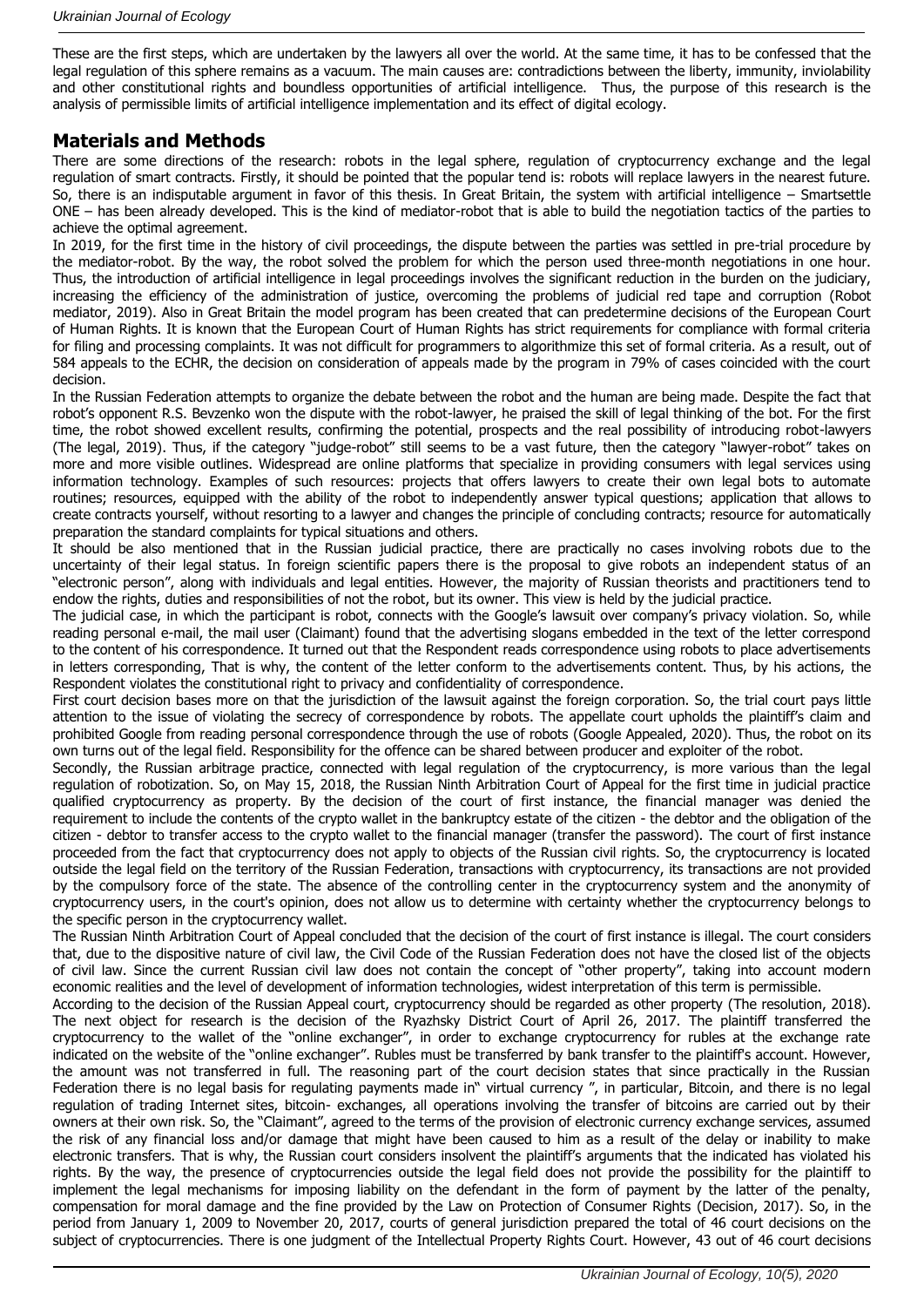relate to blocking resources on the Internet due to the dissemination of information containing advertising of services and services related to cryptocurrencies (Avakian et al., 2018). According to the report of the Forensic Expertise Center RTM Group (the group of expert law firms specializing in legal and technical issues in the field of information technology and information security), enforcement statistics show that it is impossible to protect the interests of individuals who invest or use cryptocurrencies due to the lack of legal regulation of cryptocurrencies in the Russian Federation.

Thus, judicial practice indicates that legal regulation of a transformed financial market without an appropriate update of legislative provisions is ineffective. Today, diametrically opposite models of legal regulation have formed - from the complete ban on cryptocurrencies to giving them the status of an official means of payment. The gradual spread of litigation related to the circulation of cryptocurrencies confirms the urgent need for normative consolidation of the status of cryptocurrencies. Thirdly, researching the formation of contracts in open electronic networks becomes very popular. The open electronic networks create the new transacting environment, which modifies the features of contractual intention and put strain on traditional analytical models. Contract law evolved on such basis as the model of face-to-face communications between humans and the existence of tangible carriers. Instead of it, open electronic networks encounters numerous difficulties new problems, which have no equivalents and which do not easily fit in the framework of traditional legal institutions.

Firstly, it is the lack of tangible carriers and the fact that interactions over open electronic networks are the hybrid between conduct, writing and electronic documents. Secondly, it is the fact that contractual statements are not only transmitted but also processed by various intermediating systems and the system of the addressee. This results in a number of inherent risks, which must be allocated using traditional principles. Thirdly, there is hype. The impact of certain technologies is being overstated while the importance of others is being played down or ignored. These results in misplaced focus: much legal analysis was devoted to so-called digital signatures and their role in fulfilling formal requirements. Little attention was directed to the contractual implications of hypertext or how differences between network environments affect the ability to communicate intention (Mik, 2007).

#### **Results and Discussion**

Robotisation, cryptocurrencies exchange, smart contracts are the effects of artificial intelligent implementation in the social sphere and the challenge for legal science. The results of study these three objects shows the problems in their legal realization. Robots are the indefinite subject of the legal relationship. Cryptocurrencies are the indefinite object of the legal relationship. And smart contracts are the indefinite procedure of entry into legal relationship. Thus, the necessarily of legal regulation of these objects is evident. This thesis is confirmed not only the Russian judicial practice, which are presented above, but also the opinions between scientists all over the world. Firstly, unanimously point of view is that robotication is inevitable process. However, this category is ambiguously interpreted in the legal field by different scientists.

Tyler Jaynes suggests the original concept of legal personhood for artificial intelligence, according to which artificial intelligence can possess citizenship with specific civil duties and protections. The author is surprised that the concept of computational artificial artefacts is created, but law makers internationally have come to a standstill to protect our silicon brainchildren. Thus, lots of researches aim to provide international jurisprudence evidence for importance non-biological intelligence protection (Tyler, 2019). Milan Markovic is sure that the advent of artificial intelligence has provoked considerable speculation about the future of the workforce, including highly educated professionals such as lawyers. Although most commentators are alarmed by the prospect of intelligent machines displacing millions of workers, this is not so with respect to the legal sector. Media accounts and some legal scholars envision a future where intelligent machines perform the bulk of legal work, and legal services are less expensive and more accessible. The author challenges the notion that lawyers will be displaced by artificial intelligence. Most legal tasks are inherently abstract and cannot be performed by even advanced artificial intelligence relying on deep-learning techniques. In addition, lawyer employment and wages have grown steadily over the last twenty years, evincing that the legal profession has benefited from new technologies, as it has throughout its history. Lastly, were large-scale automation of legal work possible, core societal values would counsel against it (Markovic, 2019). Ying Hu discusses the responsibility of robots, when a robot harms humans. He suggest that there are any grounds for holding it criminally liable for its misconduct, provided that the robot is capable of making, acting on, and communicating the reasons behind its moral decisions (Hu, 2019). If such a robot fails to observe the minimum moral standards that society requires of it, labeling it as a criminal can effectively fulfill criminal law's function of censuring wrongful conduct and alleviating the emotional harm that may be inflicted on human victims. Imposing criminal liability on robots does not absolve robot manufacturers, trainers, or owners of their individual criminal liability.

The former is not rendered redundant by the latter. It is possible that no human is sufficiently at fault in causing a robot to commit a particular morally wrongful action. Additionally, imposing criminal liability on robots might sometimes have significant instrumental value, such as helping to identify culpable individuals and serving as a self-policing device for individuals who interact with robots. Finally, treating robots that satisfy the above-mentioned conditions as moral agents appears much more plausible if we adopt a less human-centric account of moral agency. R.G. Wright also considers that most of the existing discussions of advanced robots as potential rights-bearers focus on the idea of some degree of consciousness, or at best, of self-consciousness with or without a capacity for sentient experience (Wright, 2019). Secondly, the legal regulation of cryptocurrencies is unanimously received by the scientific community. So, at less than a decade old, Bitcoin and other virtual currencies have had the major societal impact, and proven to be the unique payment systems challenge for law enforcement, financial regulatory authorities worldwide, and the investment community. Rapid introduction and diffusion of technological changes throughout society, such as the blockchain that serves as Bitcoin's crypto-foundation, continue to exceed the ability of law and regulation to keep pace. During 2017 alone, the market price of Bitcoin rose 1,735%, from about \$970 to \$14,292, causing an investor feeding frenzy. As of September 11, 2018, a total of 1,935 cryptocurrencies are reported, having an approximate market capitalization of \$191.54 billion at that date. A brief history of the fast moving adoption of blockchain-based technology is provided, along with a look at the efforts of regulators to keep up with the staggering worldwide growth in the usage of virtual currencies (Bitcoin, 2018).

By the why, there are lots of cases, when market participants engage in fraud under the guise of offering digital instruments, especially with the use of virtual currencies. Though, the law enforcement has no opportunity to stop and prevent fraud in the offer and sale of digital instruments. Nima Zahadat points that despite the phenomenal growth in the digital world and crimes committed using digital techniques and tools, there are literally no foundational requirements to perform digital forensic investigations. While there are several private and mostly for-profit organizations that "sell" training and certifications regarding digital forensics credentials, at the international and state level, there seem to be nothing of the kind. However, digital forensic investigation is one of the prominent fields emerging from the broad discipline of forensic science [24]. Thirdly, smart contracts may prove the powerful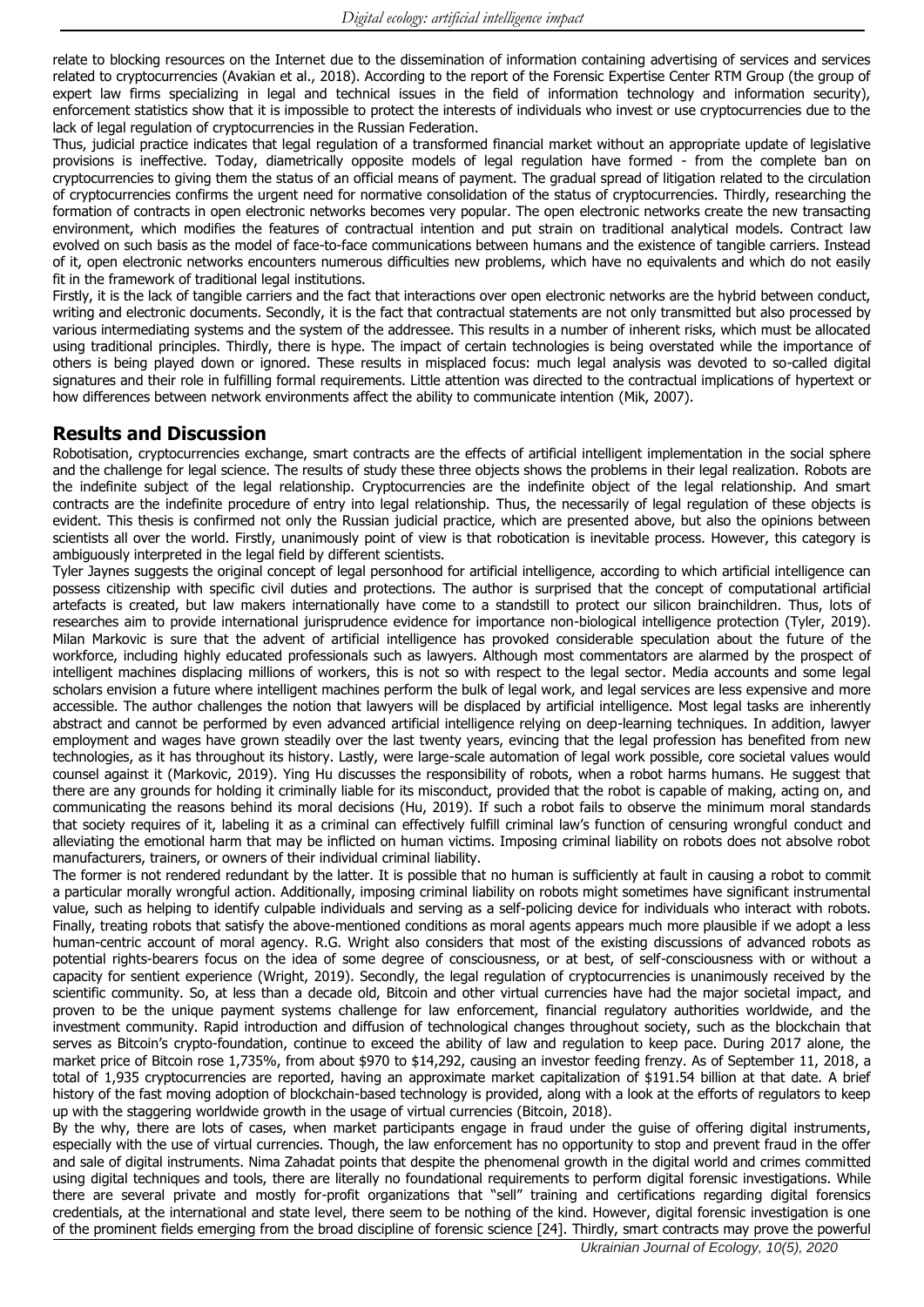way to license copyright material and to provide higher levels of transparency in financial flows to creators. However, these achievements and the promise they hold are largely dependent on blockchain technologies achieving a degree of development, scalability, reliability and market adoption difficult to foresee at this stage. Still, should blockchain technology reach its market potential, it may have significant—perhaps transformative—impact on copyright in the digital environment (Blockchain, 2018). Also smart contracts suppose the specific procedure of personal identification. That is why, Lauren Stewart insists on that biometric identification technology is playing an increasingly significant role in the lives of consumers all over the world today. However, despite the benefits of increased data security and ease of consumer access to businesses' services, lack of widespread biometric data regulation creates the potential for commercial misuse. Although some states of the United States of America, such as Illinois,

Texas, and Washington, have adopted comprehensive biometric data regulation statutes, the statutes do not offer the consistent approach. Therefore, as more states are going to regulate businesses' collection and use of biometric data, they should enact statutes that seek to balance protecting consumers' biometric data from discriminatory use and businesses' use of biometric data to enhance security and provide improved products and services.

#### **Conclusion**

Human element in the artificial intelligence is above everything else. As Joshua A.T. says, blockchain technologies are about onethird math and two-thirds game theory (Joshua, 2019). The main player in this game is human, and its basic duty – to control the process of challenging game. Our research has shown that new scientific revolution significantly has changed the world. Three results of innovate changes were analyzed: robotisation, cryptocurrencies exchange, smart contracts. Both the Russian judicial practice and the national and international literature were studied. As a result, most scientific opinions support the necessarily of the digital law formation. It means that robots must be regulated as a subject; cryptocurrencies are reflected in the Civil Code as the object of the civil rights; the procedure of the smart contracts realization is also fixed in the Civil Code. By the way, some authors express categorically position about the current state of information technology. Some of them even call that it is time to requiem for cyberspace. Lots of opposite points of view is caused the discussion about the General Data Protection Regulation (GDPR). It is a piece of legislation that was approved by the European Union Parliament in April 2016. It aims to give consumers control of their personal data collected by companies. Not only does it affect organizations located within the European Union, but it also applies to companies outside of the region if they offer goods or services to, or monitor the behavior of, people in the European Union (Avakian et al., 2018).

Scientists express different points. One of them are support such global project. For example, Alex Alben is sure that broad regulatory regimes – such as the European Union's General Data Protection Regulation – will probably have a net positive effect for both freedom and democracy, to the extent that individuals regain control over their personal information and such information becomes less vulnerable to manipulation. Yet the threat will be with us for many years to come; advocates of privacy and democracy must remain vigilant (Alben, 2019).

Others (for instance, S.P. Tapia) – are against. In his opinion, the Internet seemed to be the closest incarnate approximation developed of a dimension beyond the bounds of time, space, and the laws of nature. It is no surprise, therefore, that for almost a quarter of a century, the fear of losing this seemingly limitless and boundless creation has been the primary metaphysical driver of policies and legislation worldwide. In short, for a long time, the governing entities in the world took a "hands-off" approach to regulating this universal construct called "the Internet." However, the General Data Protection Regulation's broad reach has effectively diminished what Internet content is available in the European Union and has made a smaller, European-only Internet. As a direct consequence, the "cyberspace" ideal of a universal place where ideas can be freely exchanged without restriction is dead, and the migration of thoughts, ideas, and viewpoints from outside Europe faces a substantial barrier to entry (Tapia, 2019). Thus, the problem of artificial intelligence implication in the legal sphere is wildly-spread and challenging.

Undoubtedly, the gradual introduction of the latest technologies in legal proceedings and a smooth transition to the digital era is coming. In this regard, it is necessary to establish limits on the digitalization of the legal system, which should be limited to the improvement of electronic codes, the generation of standard court decisions, the creation of an automated system for monitoring judicial practice and other means that will reduce the burden on the legal system, speed up and improve administration of justice, to overcome the problems of judicial red tape and corruption, to reduce the significant burden on the judicial apparatus (Vasilyev et al., 2019). The benefits of spread the information technologies must combine and balance with the constitutional rights.

#### **References**

Alben, A. (2019). Privacy, Freedom and Technology — or "How Did We Get into This Mess?" Seattle University Law Review, 1043–1055.

Avakian, S., Peikin, S., McDonald, J. (2018). U.S. Securities and Exchange Commission, Joint Statement by SEC and CFTC Enforcement Directors Regarding Virtual Currency Enforcement Actions. Available from: [https://www.sec.gov/news/public-statement/joint-statement-sec-and-cftc](https://www.sec.gov/news/public-statement/joint-statement-sec-and-cftc-enforcementdirectors?lipi=urn%3Ali%3Apage%3Ad_flagship3_feed%3BpNba0W7eTJGeW%2FSWptamAQ%3D%3D)[enforcementdirectors?lipi=urn%3Ali%3Apage%3Ad\\_flagship3\\_feed%3BpNba0W7eTJGeW%2FSWptamAQ%3D%3D.](https://www.sec.gov/news/public-statement/joint-statement-sec-and-cftc-enforcementdirectors?lipi=urn%3Ali%3Apage%3Ad_flagship3_feed%3BpNba0W7eTJGeW%2FSWptamAQ%3D%3D)

Bitcoin, Virtual Currencies and the Struggle of Law and Regulation to Keep Pace. (2018), 102 Marq. L. Rev. 447. Available from: htts://scholarship.law.marquett.edu/mulr/vol102/iss2

Blockchain and smartcontracts: the missing link in copyright licensing? (2018). Oxford, International Journal of Law and Information Technology, 311–336.

Decision No. 2-160/2017. April 26, 2017, case No. 2-160/2017. Available from:<http://sudact.ru/regular/doc/qlE6zawJCy6l/>

Google Appealed Judicial Prohibition to Robots to Read Letters of Russians. Available from:<http://sutyajnik.ru/documents/4894.pdf>

Hu, Y. (2019). Robot Criminals, 52 U. Mich. J. L. Reform 487. Available from: htts://repository.law.umich.edu/mjlr/vol52/iss2/5

Joshua, A.T. (2019). The Human Element: The Under-Thorized and Underutilized Component Vital to Fostering Blockchain Development, Faculty Scholarship. Available from: htts://scholarlycommons.law.wlu.edu/wlufac/537

Markovic, M. (2019). Rise of the Robot Lawyers?, 61 Ariz. L. Rev. 325. Available from: htts://scholarship.law.tamu.edu/facscholar/1320 Mik, E. (2007). Contract Formation in Open Electronic Networks, Singapore Management University. Available from: htts://works.bepress.com/elizamik/2/

National Research University Higher School of Economics Institute for Statistical Studies and Economics of Knowledge. Available from: <https://issek.hse.ru/news/227178200.html>

Nima, Z. (2019). Digital Forensics. A Need for Credentials and Standards, Journal of Digital Forensics, Security and Law, 14(1), 3. Available from: htts://commons.erau.edu/jdfsl/vol14/iss1/3

Price, W. Nicholson, II. (2017). Artificial Intelligence in Health Care: Applications and Legal Implications. The SciTech Lawyer 14, 1.

Regulating Emerging Robotic Technologies in Europe: Robotics facing Law and Ethics. Available from[: http://www.robolaw.eu/](http://www.robolaw.eu/)

Research Center for Robotics and Artificial Intelligence Regulation Issues. Available from:<http://robopravo.ru/>

Robot mediator settles first ever court case. Available from:<https://www.legalfutures.co.uk/latest-news/robot-mediator-settles-first-ever-court-case>